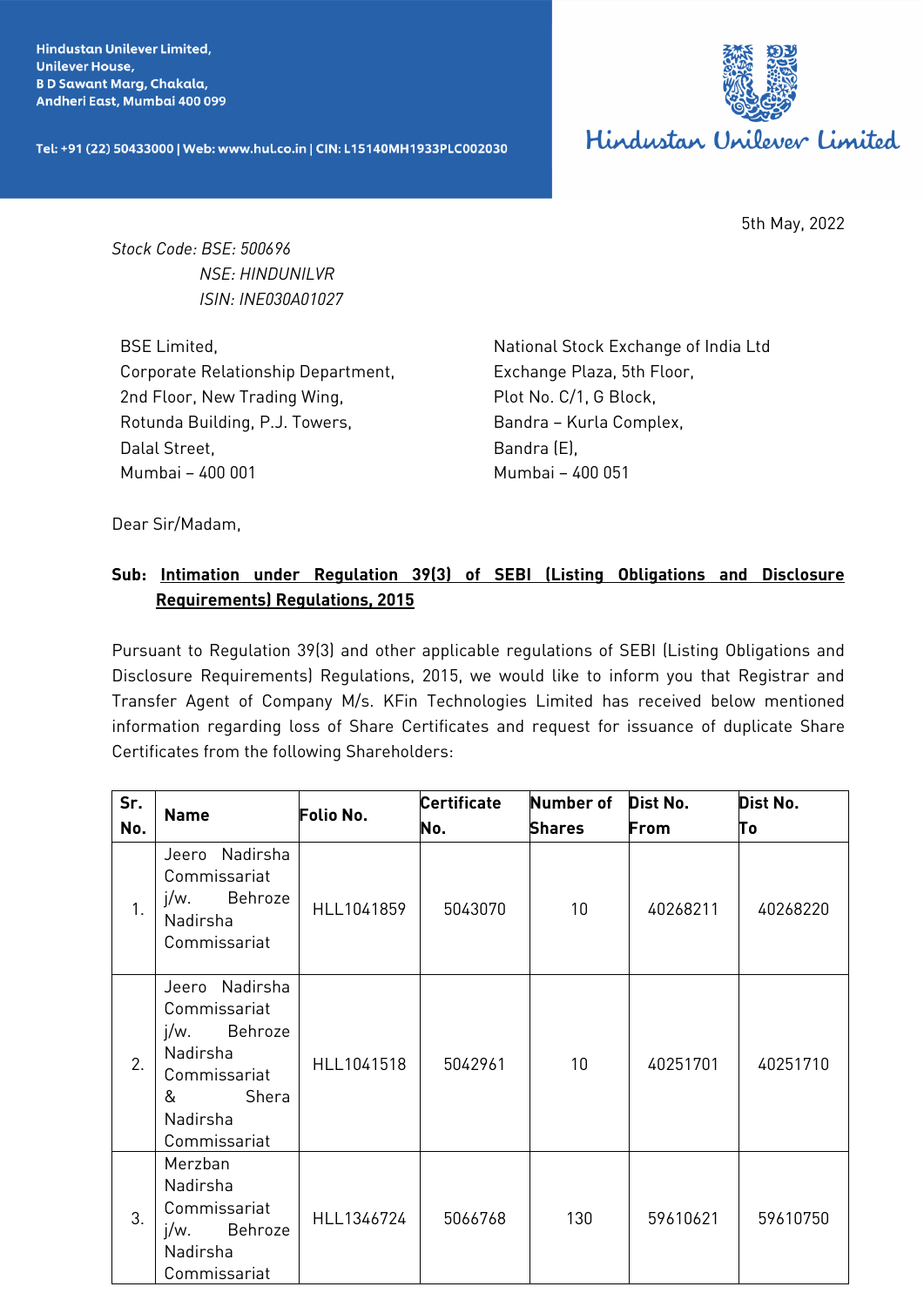

## Tel: +91 (22) 50433000 | Web: www.hul.co.in | CIN: L15140MH1933PLC002030

| Hindustan Unilever Limited |  |  |
|----------------------------|--|--|
|----------------------------|--|--|

| Sr.<br>No.     | <b>Name</b>                                                                                                            | Folio No.  | <b>Certificate</b><br>No. | <b>Number of</b><br><b>Shares</b> | Dist No.<br>From | Dist No.<br>Τo |
|----------------|------------------------------------------------------------------------------------------------------------------------|------------|---------------------------|-----------------------------------|------------------|----------------|
| 4.             | Nadirsha<br>Commissariat<br>$i/w$ .<br>Behroze<br>Nadirsha<br>Commissariat<br>and<br>Jeero<br>Nadirsha<br>Commissariat | HLL1342515 | 5065252                   | 20                                | 59320251         | 59320270       |
|                |                                                                                                                        | HLL1341891 | 5065044                   | 440                               | 59286231         | 59286670       |
|                |                                                                                                                        | HLL1341711 | 5064978                   | 1260                              | 59266361         | 59267620       |
|                |                                                                                                                        | HLL1341890 | 5065043                   | 440                               | 59285791         | 59286230       |
|                |                                                                                                                        | HLL1341531 | 5064900                   | 410                               | 59244221         | 59244630       |
| 5.             | Tushar<br>Meera<br>$j/w$ .<br>Desai<br>Neelang Tushar<br>Desai<br>and<br>Tushar Rajendra<br>Desai                      | HLL1374951 | 5071244                   | 1000                              | 63050591         | 63051590       |
| 6.             | Tushar<br>Meera<br>j/w.<br>Desai<br>Tushar Rajendra<br>Desai                                                           | HLL1353227 | 5068634                   | 1500                              | 60727441         | 60728940       |
| 7 <sub>1</sub> | Sam<br>Maharukh<br>j/w.<br>Calagopi<br>Nergish<br>Mota<br>Nakra                                                        | HLL3729742 | 5259186                   | 70                                | 1147123751       | 1147123820     |
|                |                                                                                                                        | HLL3729737 | 5060887                   | 80                                | 54192361         | 54192440       |
| 8.             | Somabhai<br>Bothabhai<br>Prajapati                                                                                     | HLL3663627 | 5404408                   | 10                                | 2201764962       | 2201764971     |
| 9.             | Kala S Pathy                                                                                                           | HLL2835584 | 5202018                   | 40                                | 1026441861       | 1026441900     |
| 10.            | Surjit Kumar<br>Bansal                                                                                                 | HLL3644030 | 5384811                   | 10                                | 2201450505       | 2201450514     |